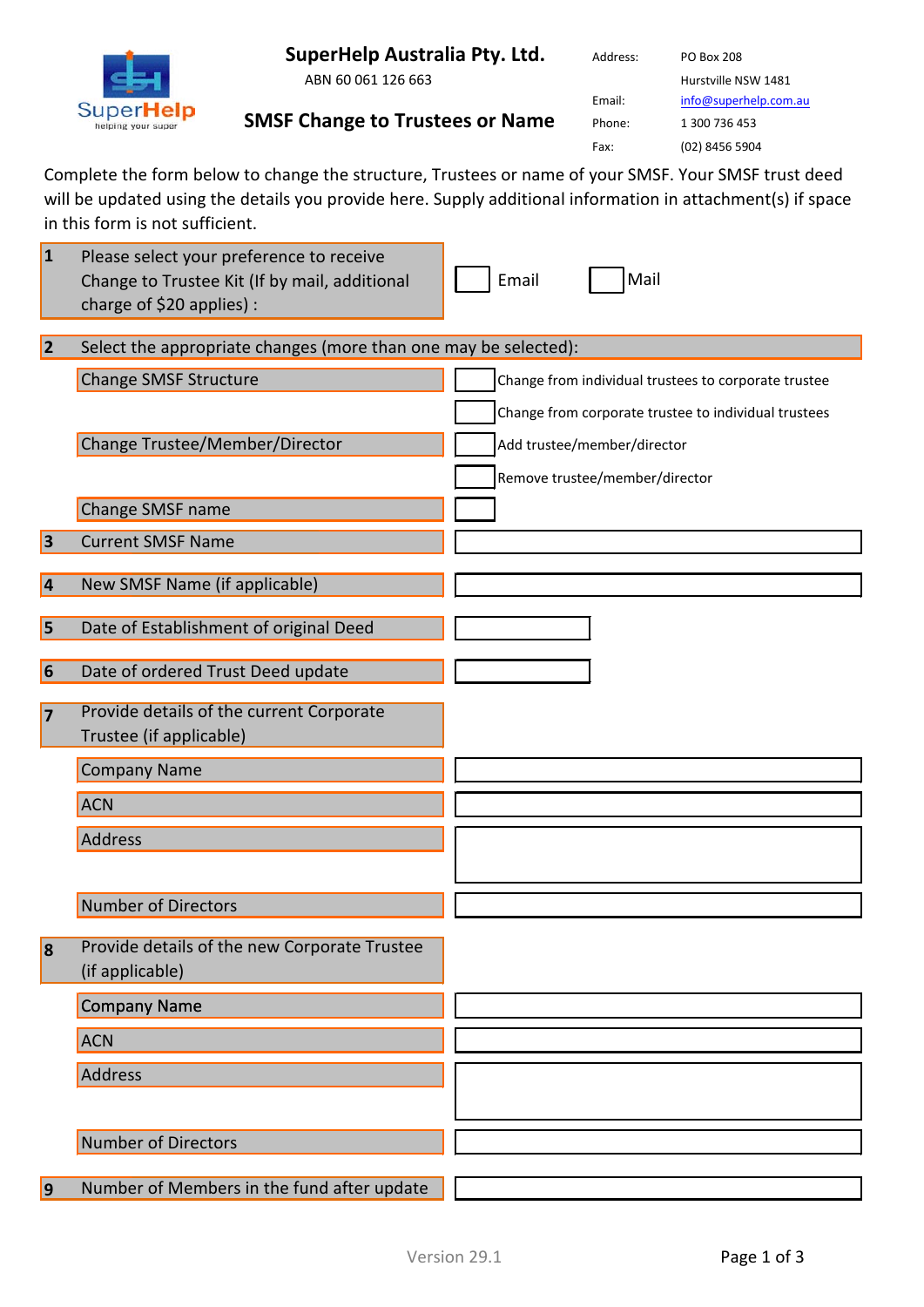**SuperHelp Australia Pty. Ltd.**

**SMSF Change to Trustees or Name** 



ABN 60 061 126 663

Address: PO Box 208

Hurstville NSW 1481

Email: [info@superhelp.com.au](mailto:info@superhelp.com.au)

Phone: 1 300 736 453

Fax: (02) 8456 5904

| 10 | Provide details of new, continuing and resigning trustees/members/directors |                                                                                                                                            |
|----|-----------------------------------------------------------------------------|--------------------------------------------------------------------------------------------------------------------------------------------|
|    | Individual 1<br>Title (Mr / Mrs/ Ms / etc)                                  |                                                                                                                                            |
|    | <b>Full Name:</b>                                                           |                                                                                                                                            |
|    | Date of Birth:                                                              |                                                                                                                                            |
|    | Address:                                                                    |                                                                                                                                            |
|    |                                                                             |                                                                                                                                            |
|    | Select positions held:                                                      | New Trustee<br>New Member<br>New Director                                                                                                  |
|    |                                                                             | Continuing Trustee Continuing Member [<br>Continuing Director<br>$\Box$ Resigning Member<br>Resigning Director<br><b>Resigning Trustee</b> |
|    | <b>Individual 2</b><br>Title (Mr / Mrs/ Ms / etc)                           |                                                                                                                                            |
|    | <b>Full Name:</b>                                                           |                                                                                                                                            |
|    | Date of Birth:                                                              |                                                                                                                                            |
|    | Address:                                                                    |                                                                                                                                            |
|    |                                                                             |                                                                                                                                            |
|    | Select positions held:                                                      | New Trustee<br>New Member<br>New Director                                                                                                  |
|    |                                                                             | Continuing Member<br>Continuing Trustee  <br>Continuing Director<br>Resigning Member<br>Resigning Director<br><b>Resigning Trustee</b>     |
|    | <b>Individual 3</b><br>Title (Mr / Mrs/ Ms / etc)                           |                                                                                                                                            |
|    | <b>Full Name:</b>                                                           |                                                                                                                                            |
|    | Date of Birth:                                                              |                                                                                                                                            |
|    | Address:                                                                    |                                                                                                                                            |
|    |                                                                             |                                                                                                                                            |
|    | Select positions held:                                                      | <b>New Trustee</b><br>New Member<br>New Director                                                                                           |
|    |                                                                             | Continuing Trustee Continuing Member Continuing Director<br>Resigning Trustee Resigning Member Resigning Director                          |
|    | Individual 4<br>Title (Mr / Mrs/ Ms / etc)                                  |                                                                                                                                            |
|    | <b>Full Name:</b>                                                           |                                                                                                                                            |
|    | Date of Birth:                                                              |                                                                                                                                            |
|    | Address:                                                                    |                                                                                                                                            |
|    |                                                                             |                                                                                                                                            |
|    | Select positions held:                                                      | New Trustee<br>New Member<br>New Director                                                                                                  |
|    |                                                                             | Continuing Trustee Continuing Member [<br>Continuing Director<br>Resigning Trustee<br>$\Box$ Resigning Member<br>Resigning Director        |
|    |                                                                             |                                                                                                                                            |